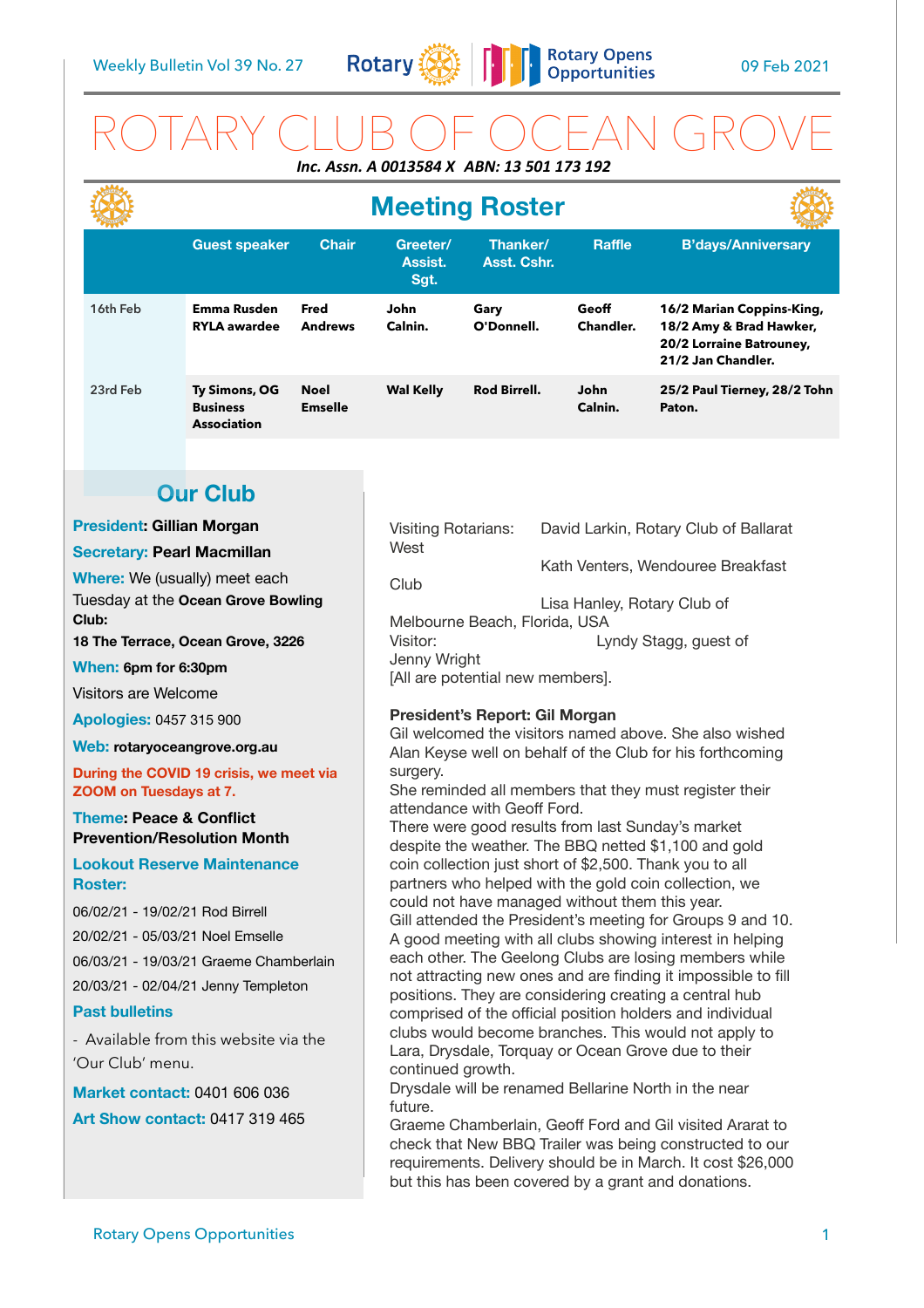# Members: Coming Events:

### Saying of the week ….

Hate comes from intimidation, love comes from appreciation.

### Humour ….

A bear walks into a bar and says, "Give me a whiskey and … cola."

…………………………………………………

"Why the big pause?" asks the bartender. The bear shrugged. "I'm not sure; I was born with them."

## Links ……

[Rotary International](https://www.rotary.org): [www.rotary.org](http://www.rotary.org)

[Rotary District 9780](http://rotary9780.org): [www.rotary9780.org](http://www.rotary9780.org) [Footy Tipping](http://www.footytips.com.au) [www.footytips.com.au](http://www.footytips.com.au)

# Please remember:

You receive an email each week from our Attendance Officer, Geoff Ford, asking about your attendance at the following meeting. - please respond when you get it - it's a very simple process.

We received an email form Iron Man Geelong looking for Paid Volunteers to help staff this event on 21st February. If anyone is interested in helping out, it could be a good money raiser for the Club. The positions and revenues are listed below.

### **Position**

*No. Volunteers Payment* Pre-filling water bottles for cycle course 1-4 pm (Sat. 20th)  $x20$  \$300 Assist with bikes – 5.15 am – 12.15 pm x20 \$700 Assist with bikes  $-12.00 - 5.00$  pm x20 \$500 Assist with marshalling Swim start/exit - 6am-12pm x12 \$330 Stopping pedestrians crossing  $-6.30 - 10$  am  $\times 6$ \$105 Bike Course Marshalls - 6.45 am – 1.30pm x30 \$937.50 Set up and run Bike Aid Station – 6.30 am-1.30pm x35 \$800 Queries Contact Jessica Taylor <Jessica.taylor@ironman.com. [Note: I think these payments are per position, not per volunteer. Shifts and honorariums can be split. A.H.]

#### **Chair: Martin Geerings Reports**

*Alan Keyse: Administration* – Gary Willson gave a talk to the Club on Zoom about the WERN or Western Emergency Relief Network run by their group of clubs. Alan has set up a team to investigate developing a similar program for the Geelong area. Andrea Tierney, Lorraine Batrouney and himself are undertaking a feasibility study.

*Lynne Carlson: Vocational Committee* – This year's community service awards information will be distributed from 1st March to 30th April. Awards night will be 25th May. The names of most of the awards have been changed to update the program.

*Gordon King, Community Services* – The R100 Rotary Century celebrations program is being developed. Our Club is currently involved in the Motorcycle Baton Relay. Other projects can be considered. If you have any ideas, speak to Gordon.

*Adrian Schmidt, Market* – In addition to the figures given by Gil, we took an additional \$1,000 on site fees. The total 110 sites were booked. He thanked the over 40 Rotarians and partners who helped out.

### **Guest Speaker: Anthony Dowling – Glaucoma**

Anthony took over Ocean Eyes Optometrists in 2019. Prior to that, he worked for 13 years in Horsham. He was previously teaching at the College of Optometology in Melbourne. Glaucoma is one of the five main causes of vision impairment in Victoria. More than 500,000 Australians have some vision loss, it becomes more common as people age.